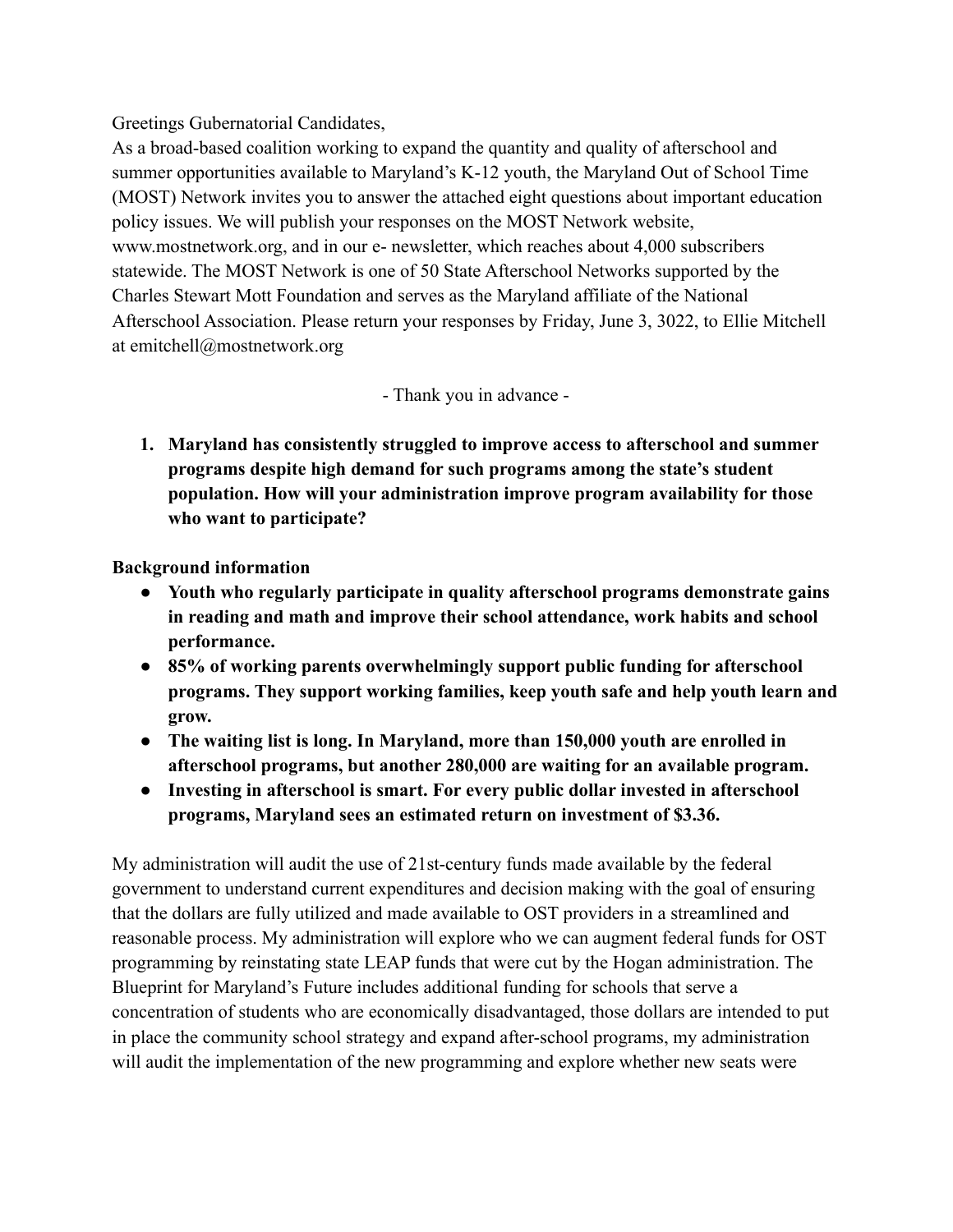added, what barriers exist to expand OST, and whether the funding is adequate and equitable to meet the demand

**2. Current trends in labor and technology raise serious questions about Maryland's approach to workforce development and skills training. How would your administration support college and career readiness initiatives and prepare students for life after high school?**

**Background Information:**

- **● The appropriate student to counselor ratio of 250 to 1 according to the American School Counselor Association. Maryland has a ratio of 369 to 1 statewide, while Baltimore City has a ratio is 900 to 1. This disparity continues to grow, leaving fewer students with the supports necessary to make informed career decisions.**
- **● Afterschool and summer programs improve students' college and career readiness by offering college visits, teaching marketable skills, assisting them in the education process, and making them more attractive to university admissions offices.**

The Blueprint for Maryland's Future lays a strong foundation for strengthening our workforce development including bringing together industry leaders, establishing stronger alignment between high school workforce programs and economic opportunity in Maryland, improving certification programming, and ensuring that every student is on a pathway to college and career by 10th grade. To achieve this vision we will need a leader in the governor's mansion. The governor has convening power, to ensure that silos and disparate bodies who are all essential to the improving workforce development come together around one strategic vision and plan.

Beyond spearheading Blueprint implementation, my administration will create jobs in Maryland by working harder, smarter and faster to cultivate the talents of Marylanders – no matter what zip code – so that our state's businesses have the people they need to succeed in a global market. I will supercharge EARN Maryland to coordinate efforts in labor, education, and commerce so that workforce programs produce people ready to work at in-demand jobs in the most vibrant parts of Maryland's economy. I will also ensure that those participating in apprenticeship programs have the resources they need to succeed, including opportunities to "earn and learn" and childcare and transportation subsidies.

**3. STEM fields represent a significant proportion of the state's economic growth potential. How would your administration prioritize science and technology related education programs in Maryland?**

**Background Information:**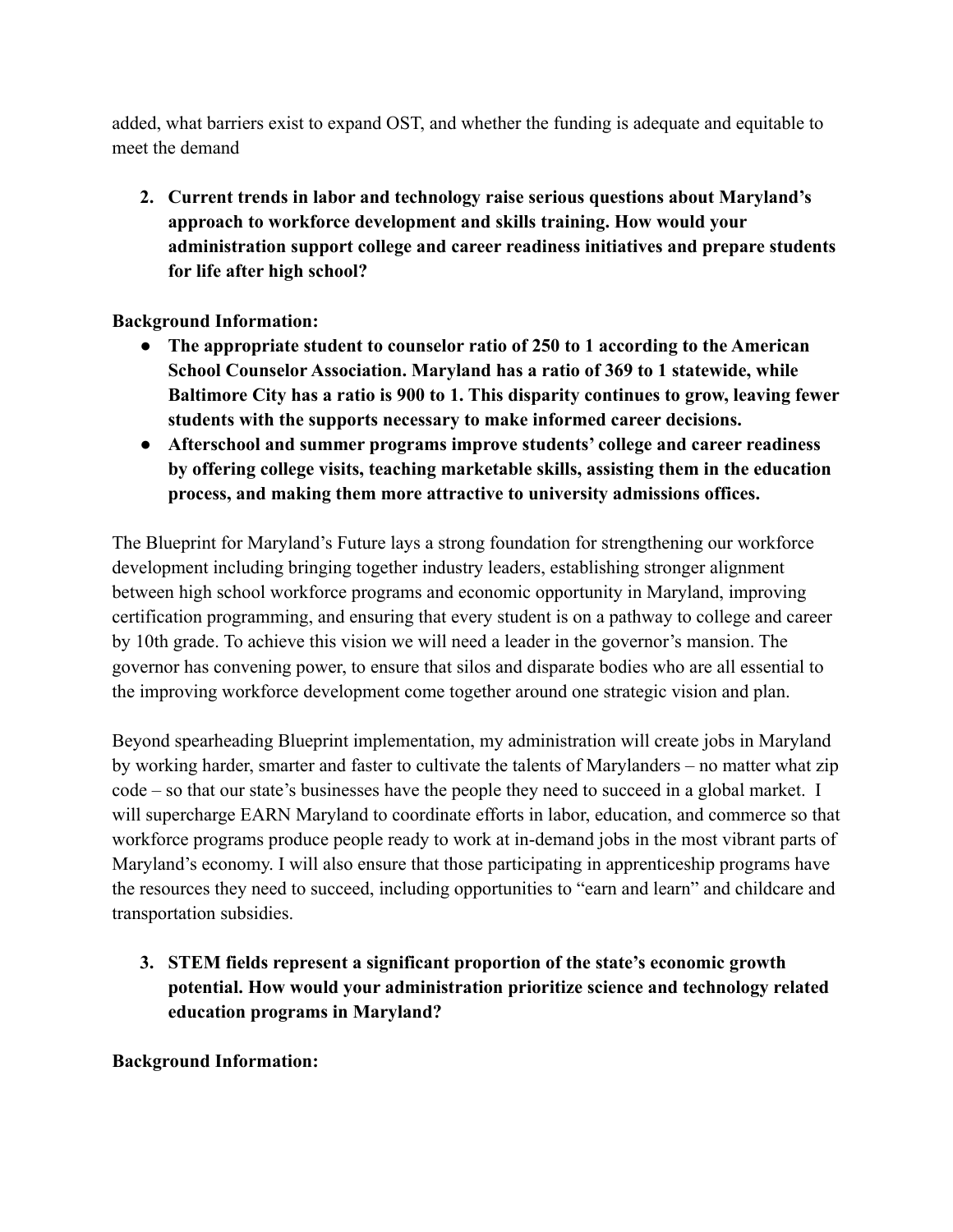- **● STEM fields have been an engine for economic growth in the state for decades. Today, jobs in engineering, computer science, IT, and medicine are set to grow dramatically across the mid- Atlantic region. These jobs typically require formal education and training but provide high salaries and benefits to those who obtain them.**
- **● Equity problems persist in STEM disciplines. Women, as well as black and Hispanic graduates have historically been underrepresented in science and technology-related professions.**
- **● Engaging these students through expanded learning opportunities at an early age is an effective way to bridge this gap.**
- **● Maryland's longstanding deficit in afterschool and summer programs has been a hinderance to STEM learning. While fundamental concepts in science and math are taught in Maryland public schools. Students learning more complex trades like coding and robotics benefit from the hands- on experiences and peer relationships that expanded learning programs provide.**

Maryland is blessed with incredibly diverse economic assets. The state is a rail, interstate, and port transportation hub. We have world class educational institutions, a highly educated workforce, and emerging and growing industries like cyber and biotech. But we need to make sure that all Marylanders can benefit from the economic opportunities in our state. This starts with investing in our state's research universities, including Morgan State University, to create a pipeline of researchers to serve in our growing STEM industry. It also means facilitating extensive partnerships between regional business and local school systems to build career and technical (CTE) programs that can lead to well-paying jobs at local companies right out of high school.

We must work to make sure these programs and opportunities are available to Marylanders with diverse backgrounds. That's why a Perez-Sneed Administration will target workforce and entrepreneurial training programs to meet the needs of both a modern economy and a modern job seeker, including women, communities of color, immigrants, and members of the disability community. These programs will be made more accessible to Marylanders with different backgrounds and different life experiences by including access to affordable and accessible childcare, transportation vouchers, and healthcare to those hoping to enter the workforce. I will also work to expand economic access specifically for women by investing in the expansion of employment pipelines, entrepreneurship opportunities, and apprenticeships for women in emerging and male-dominated industries, including in manufacturing, supply chain, athletics, STEM, and clean energy by utilizing institutions such as the Maryland Women's Business Center.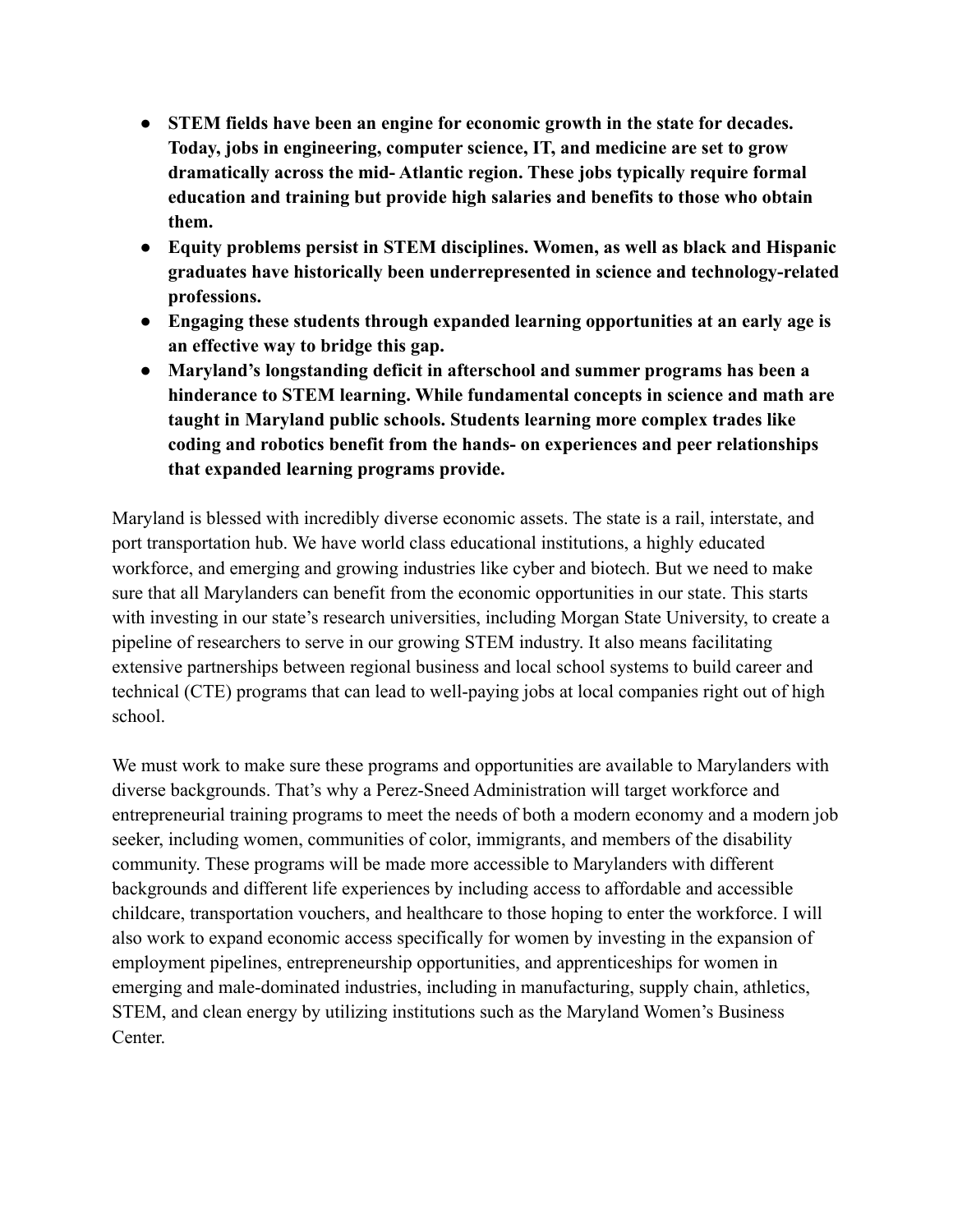**4. The Blueprint for Maryland's Future was the state's most significant investment in education in over a decade, yet its full implementation has remained a contentious issue between the General Assembly and the Hogan administration. As governor, would you see the Blueprint fully implemented? How would you like to see the program expanded in your first term?**

**Background Information:**

- **● The Blueprint is designed to target students with the greatest need by using the number of students receiving Free and Reduced Meals at a given school as a metric for determining grant funding allocations. It also provides support for other worthwhile education initiatives including community schools, career and college readiness programs, expanded pre-K access, and the recruitment of high-quality teachers.**
- **● The Blueprint for Maryland's Future, which passed the General Assembly through a veto override, was delayed in its implementation when the Hogan administration shortchanged the state's annual education budget 12 and rejected the initial list nominees for the Accountability and Implementation board appointed by the state legislature.**

The Blueprint for Maryland's Future is one of the most monumental education reform efforts taken on by a state, it calls for investment in children and families from birth and kindergarten, expansion of prekindergarten programming, investment in K-12 education, investment in teachers and creating a more professionalized work experience, strengthening Maryland college and career ready programming and support, along with a significant investment and expansion of the community school strategy and school based health services. During my first term all of these initiatives will be phasing in with significant investment in dollars and heightened expectations in each of these areas. To expand the programming my administration will monitor implementation, and partner with the coordinating bodies that oversee the various elements of the Blueprint implementation to understand the hurdles and unforeseen consequences, as well as the supports and legislative fixes necessary to ensure there are no more delays to the implementation of the Blueprint.

My administration will also address elements of education reform that have not been addressed by the Blueprint. We will explore opportunities to enhance behavioral and mental health services for students and staff, and explore the quicker implementation of strategies embedded within the Blueprint that would help to take pressure off of teachers such as teacher collaboration and planning time. I will also address the needs of education support professionals such as paraprofessionals, bus drivers, cafeteria workers, and janitors. My administration will explore expanding the Blueprint to provide adequate pay and benefits to these unsung heroes of our public school systems.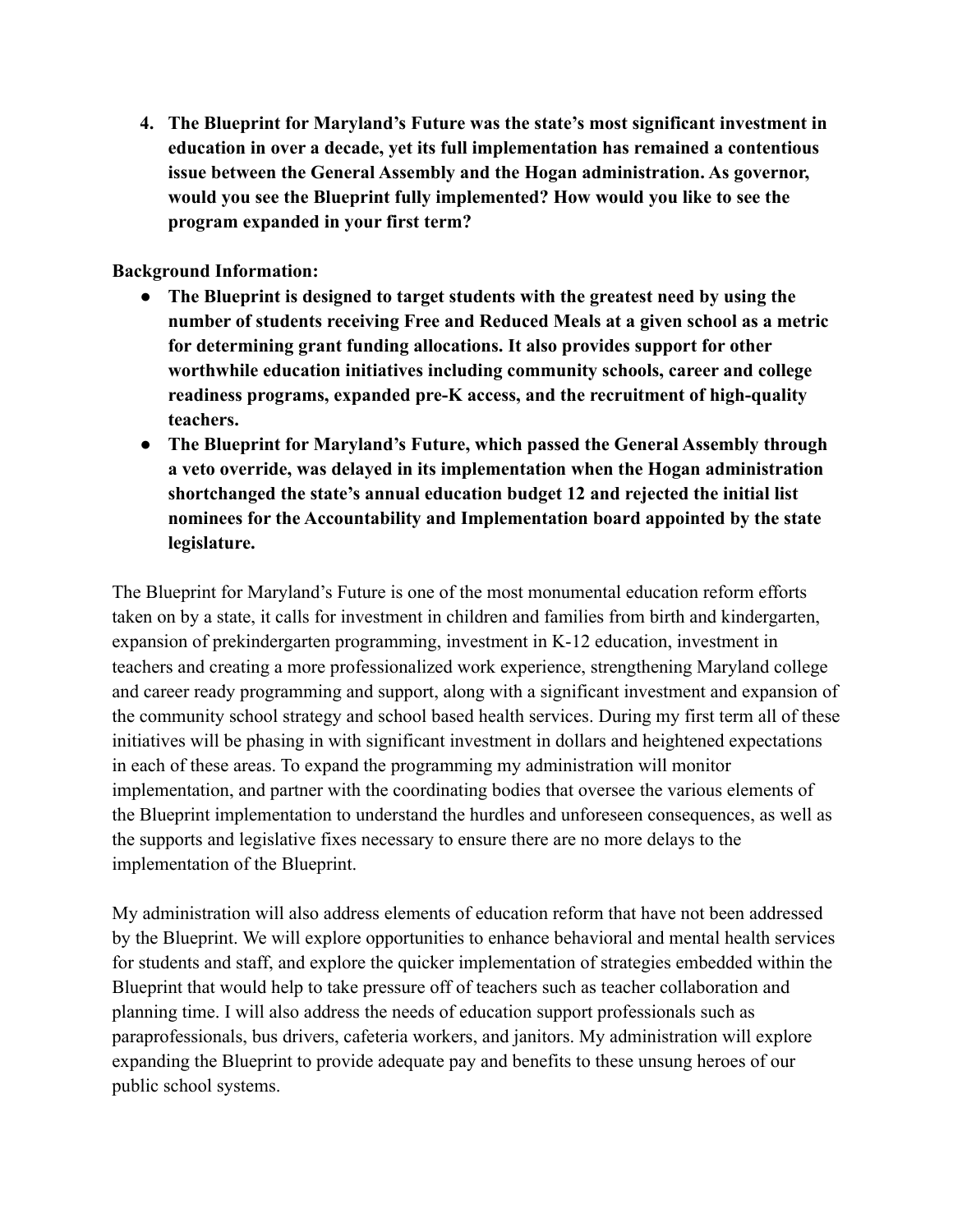**5. How will you support the expansion of the Community School Strategy in the state of Maryland?**

**Background Information:**

- **● Community schools help alleviate the effects of concentrated poverty in the state's communities by providing food and sanitation services to students, and by fostering partnerships with local organizations to establish free and low-cost afterschool and summer programs.**
- **● Community schools are particularly effective in low-income neighborhoods in cities and rural where social services and basic amenities can be few and far between. 15 These institutions become community hubs that cater not only to the needs of students, but their families as well.**
- **● The Blueprint for Maryland's Future created pathways for schools across the state to access funding to implement the community school strategy. Nearly 300 community schools currently exist in Maryland, with dozens more poised to adopt the strategy over the next ten years.**

I am proud of the tremendous work that the Kirwan Commission has done to pilot and support the hundreds of successful community schools across our state. As governor, I will supplement the work of the Commission by investing in the resources necessary to provide implementation support for the rapidly expanding community school strategy. We will make the community schools strategy a hallmark of excellence and encourage all schools, and not only those serving children in high poverty communities, to adopt the strategy which promotes integrated student support, expanded learning time, family and community engagement, and collaborative leadership.

My administration will examine the adequacy and equity of the current funding mechanism and decision making regarding which schools are eligible for state funding to implement the strategy. We will dig deep on every school's needs assessments and use it to explore the unmet needs of students and their families across the state, looking for trends and opportunities for state agencies and programming to more strategically align to the needs identified. This will ensure all schools designated as community schools in Maryland receive an appropriate level of resources to implement the strategy including expanded learning.

**6. Our partners have long advocated for the creation of a statewide office to coordinate and direct Expanded Learning initiatives in Maryland. Would your administration approve of an "Director (or assistant superintendent) of Expanded Learning" role and provide them with the resources necessary to promote and expand learning experiences outside of traditional school hours?**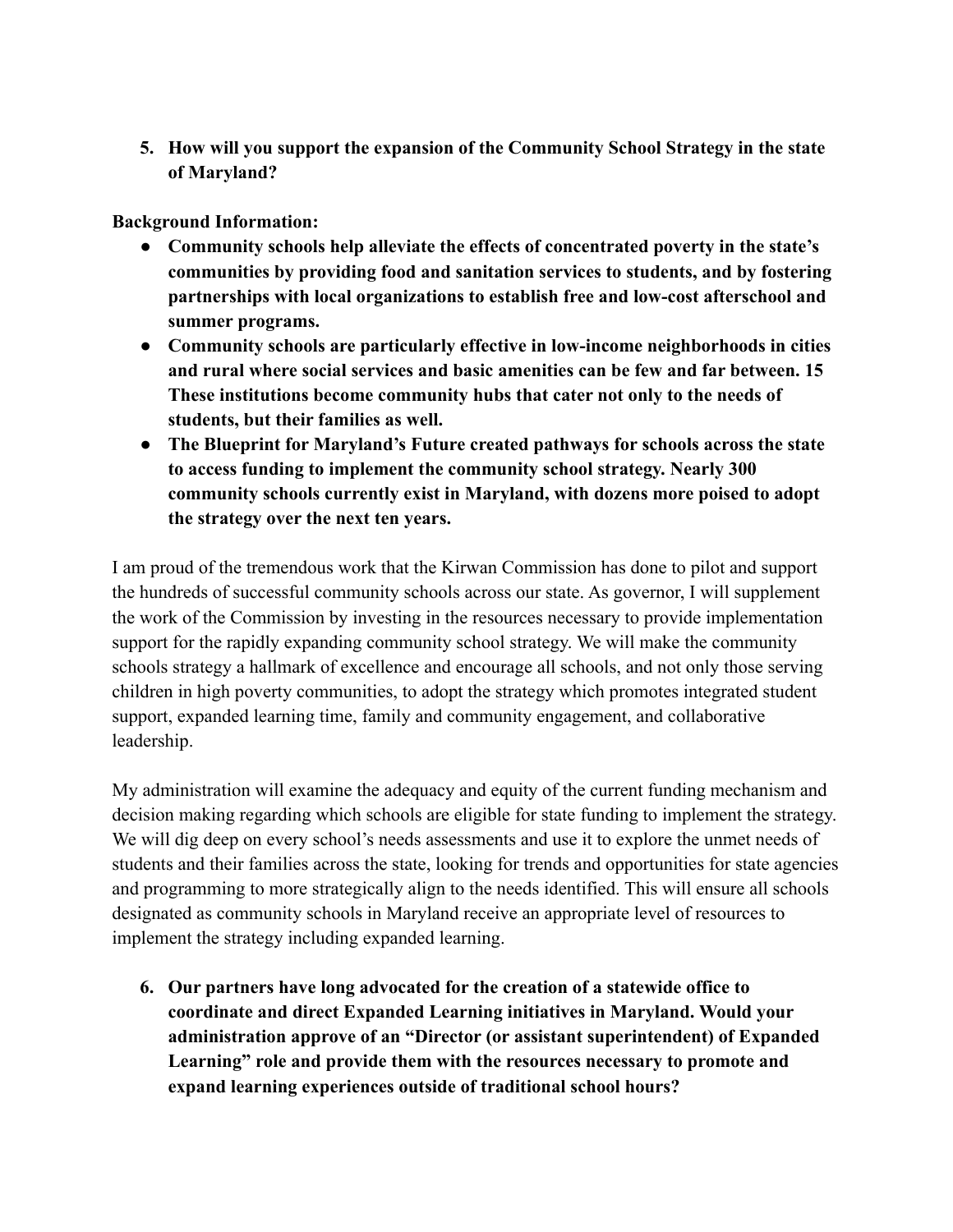**Background Information:**

- **● Building strong partnerships between community organizations and school districts can be challenging, often due to weak lines of communication between the two parties and low levels of system-wide organization. A Director of Expanded Learning can alleviate this by promoting a comprehensive state-level strategy for OST programs, building personal relationships with relevant stakeholders, and guiding the utilization of federal funding.**
- **● Expanded Learning coordinators have proven to be effective both at the local level and in other states in the US. In Maryland, the Director of Community Schools has been an effective model for the implementation of statewide education initiatives. Offices like these act as intermediaries between schools, education officials, and program providers to expand the quantity and quality of OST programming in communities across the country.**

Yes, my administration will prioritize expanded learning and create a position of authority to manage and support its expansion. After-school and expanded learning are no longer a luxury for a few, but a necessary component of adequately serving students and supporting their success. Afterschool programming can serve as a lifeline to a young person exploring their purpose, it can help students build relationships with adults. That has only become more critical amid the COVID-19 pandemic. We also know that 1 out of 3 families in Maryland do not have enough food in their homes to meet their dietary needs. After school programs have become part of our social safety-net providing children dinner and providing families with access to resources and supplies in their time of need.

**7. Parents and educators are currently grappling with shifting cultural attitudes towards social justice and identity. In recent months, these debates have spilled into school board meetings across the country. What role, if any, would your administration play in shaping policy around discussions of race, gender, sexual orientation, and equity in the classroom?**

## **Background Information:**

- **● State governments in Florida, Texas, and elsewhere have imposed limitations on content related to race, gender, and sexual orientation in school curricula in recent months, sparking controversy over the role of government and families in moderating classroom discussions on these subjects. At times, these laws have seen specific books and authors banned from lesson plans altogether.**
- **● There is strong evidence to suggest that a diverse teaching workforce improves student performance and satisfaction, particularly when students share aspects of their identity with their teachers.**